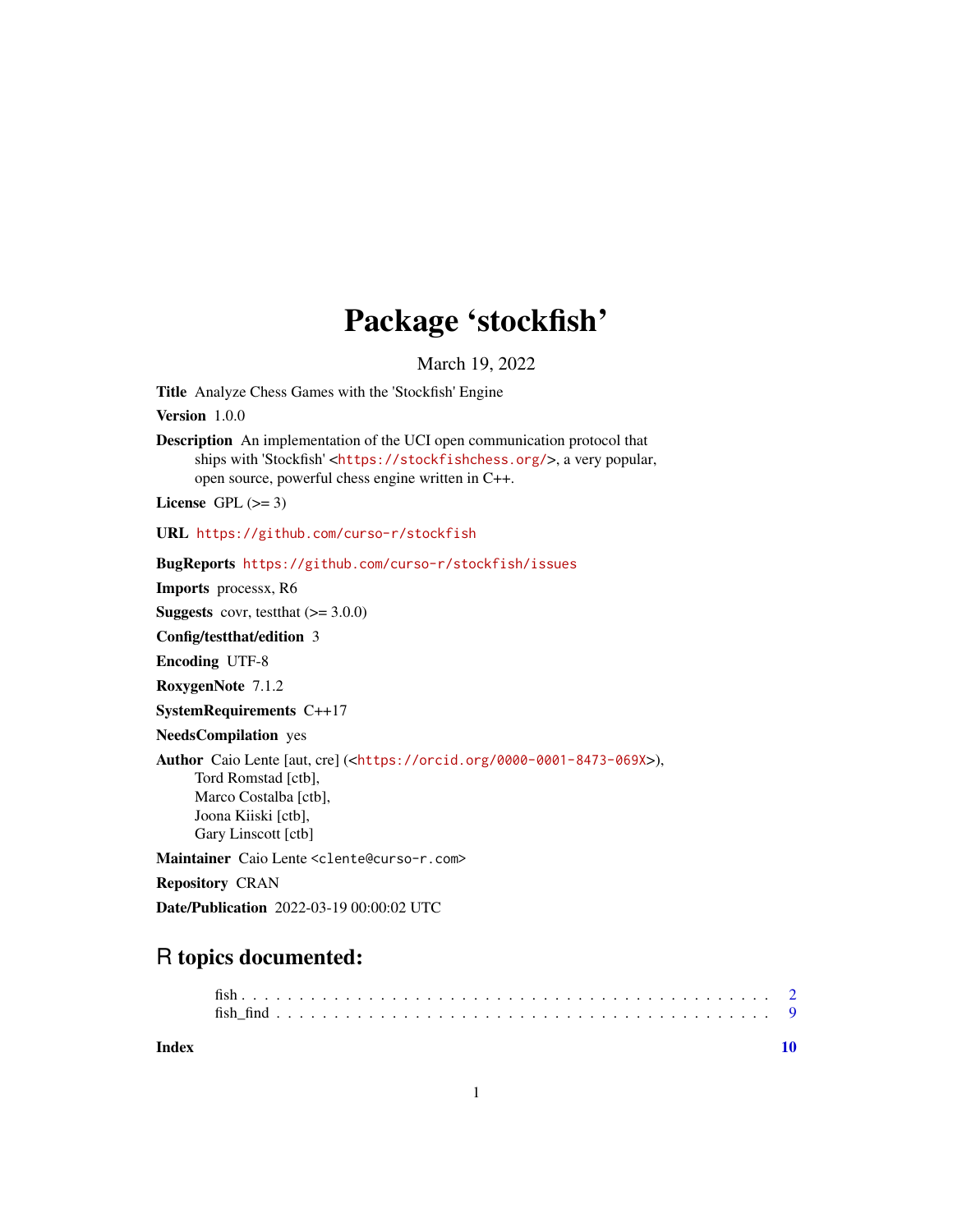#### <span id="page-1-0"></span>Description

This class represents a Stockfish engine, allowing the user to send commands and receive outputs according to the UCI protocol. In short, a fish object, when created, spawns a detached Stockfish process and pipes into its stdin and stdout.

#### Bundled Stockfish

This package comes bundled with [Stockfish,](https://github.com/official-stockfish/Stockfish) a very popular, open source, powerful chess engine written in C++. It can achieve an ELO of 3544, runs on Windows, macOS, Linux, iOS and Android, and can be compiled in less than a minute.

When installing {stockfish} (lower case), Stockfish's (upper case) source code is compiled and the resulting executable is stored with your R packages. This is not a system-wide installation! You don't have to give it administrative privileges to run or even worry about any additional software.

But there are two main downsides:

- While the bundled version of the engine (Stockfish 14.1) is up-to-date as of March 2022, it isn't able to update itself. This means that, if I'm not able to port an upcomming version of Stockfish, the package will stay behind. Luckly, you can always download the version of your choosing and pass the executable as an argument to new().
- Since version 12, Stockfish supports NNUE evaluation but this requires some pretty heavy binaries. In order to avoid bundling large files with {stockfish}, I have decided to disable NNUE in the source code. Again, you are free to download a NNUE-capable version and use it instead of the bundled executable.

#### UCI Protocol

UCI (Universal Chess Interface) is an open communication protocol that enables chess engines to communicate with user interfaces. Strictly speaking, this class implements the [UCI protocol](http://wbec-ridderkerk.nl/html/UCIProtocol.html) as publicized by Stefan-Meyer Kahlen, just with a focus on the Stockfish engine. This means that some methods are not implemented (see Common Gotchas) and that all tests are run on Stockfish, but everything else should work fine with other engines.

The quoted text at the end of the documentation of each method was extracted directly from the official UCI protocol, so you can see exactly what that command can do. In general, the commands are pretty self-explanatory, except for long algebraic notation (LAN), the move notation used by UCI. In this notation, moves are recorded using the starting and ending positions of each piece, e.g. e2e4, e7e5, e1g1 (white short castling), e7e8q (for promotion), 0000 (nullmove).

#### Implementation

All the heavy lifting of this class is done by the {processx} package. The Stockfish process is created with processx::process\$new and IO is done with write\_input() and read\_output(). An important aspect of the communication protocol of any UCI engine is waiting for replies, and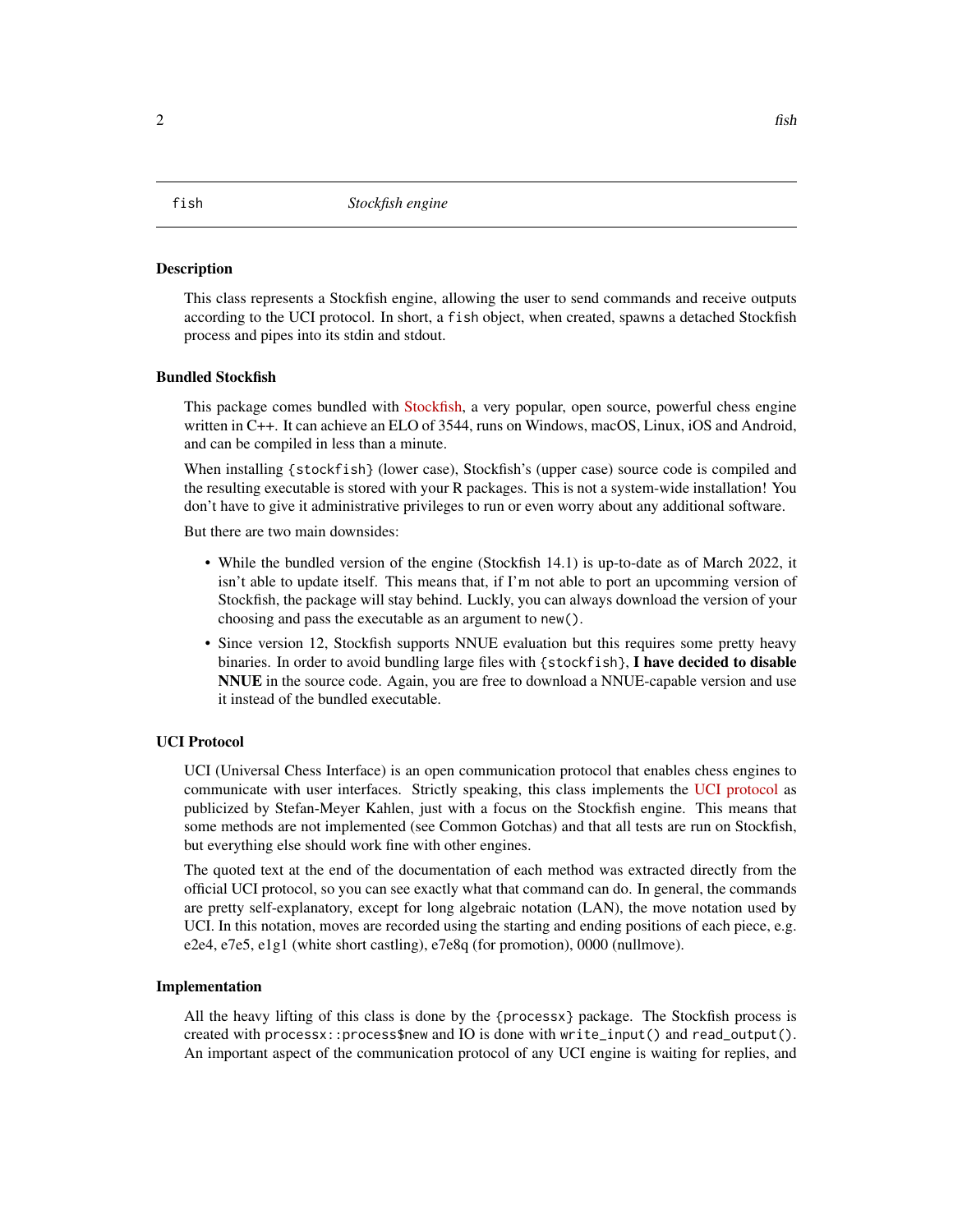here this is done with a loop that queries the process with poll\_io() and stops once the output comes back empty.

Before implementing the UCI protocol manually, this package used {bigchess}. It is a great package created by [@rosawojciech,](https://github.com/rosawojciech) but it has some dependencies that are beyond the scope of this package and ultimately I wanted more control over the API (e.g. using {R6}).

#### Common Gotchas

This class has some specifics that the user should keep in mind when trying to communicate with Stockfish. Some of them are due to implementation choices, but others are related to the UCI protocol itself. This is by no means a comprehensive list (and you should probably read [UCI's](http://wbec-ridderkerk.nl/html/UCIProtocol.html) [documentation\)](http://wbec-ridderkerk.nl/html/UCIProtocol.html), but here are a few things to look out for:

- Not every UCI method is implemented: since {stockfish} was made with Stockfish in mind, a couple of UCI methods that don't work with the engine were not implemented. They are debug() and register().
- Most methods return silently: since most UCI commands don't output anything or output boilerplate text, most methods return silently. The exceptions are  $run()$ , isready $()$ , go $()$ and stop(); you can see exactly what they return by reading their documentations.
- Not every Stockfish option will work: at least when using the bundled version of Stockfish, not every documented option will work with setoption(). This happens because, as described above, the bundled version has some limitations. Options that will not work are labeled with an asterisk.
- Times are in milliseconds: unlike most R functions, every method that takes a time interval expects them in milliseconds, not seconds.

#### Public fields

process Connection to {processx} process running the engine

output String vector with the output of the last command

log String vector with the all outputs from the engine

#### Methods

#### Public methods:

- [fish\\$new\(\)](#page-3-0)
- [fish\\$run\(\)](#page-3-1)
- [fish\\$uci\(\)](#page-3-2)
- [fish\\$isready\(\)](#page-3-3)
- [fish\\$setoption\(\)](#page-4-0)
- [fish\\$ucinewgame\(\)](#page-5-0)
- [fish\\$position\(\)](#page-5-1)
- [fish\\$go\(\)](#page-6-0)
- [fish\\$stop\(\)](#page-7-0)
- [fish\\$ponderhit\(\)](#page-7-1)
- [fish\\$quit\(\)](#page-7-2)

 $fish$  3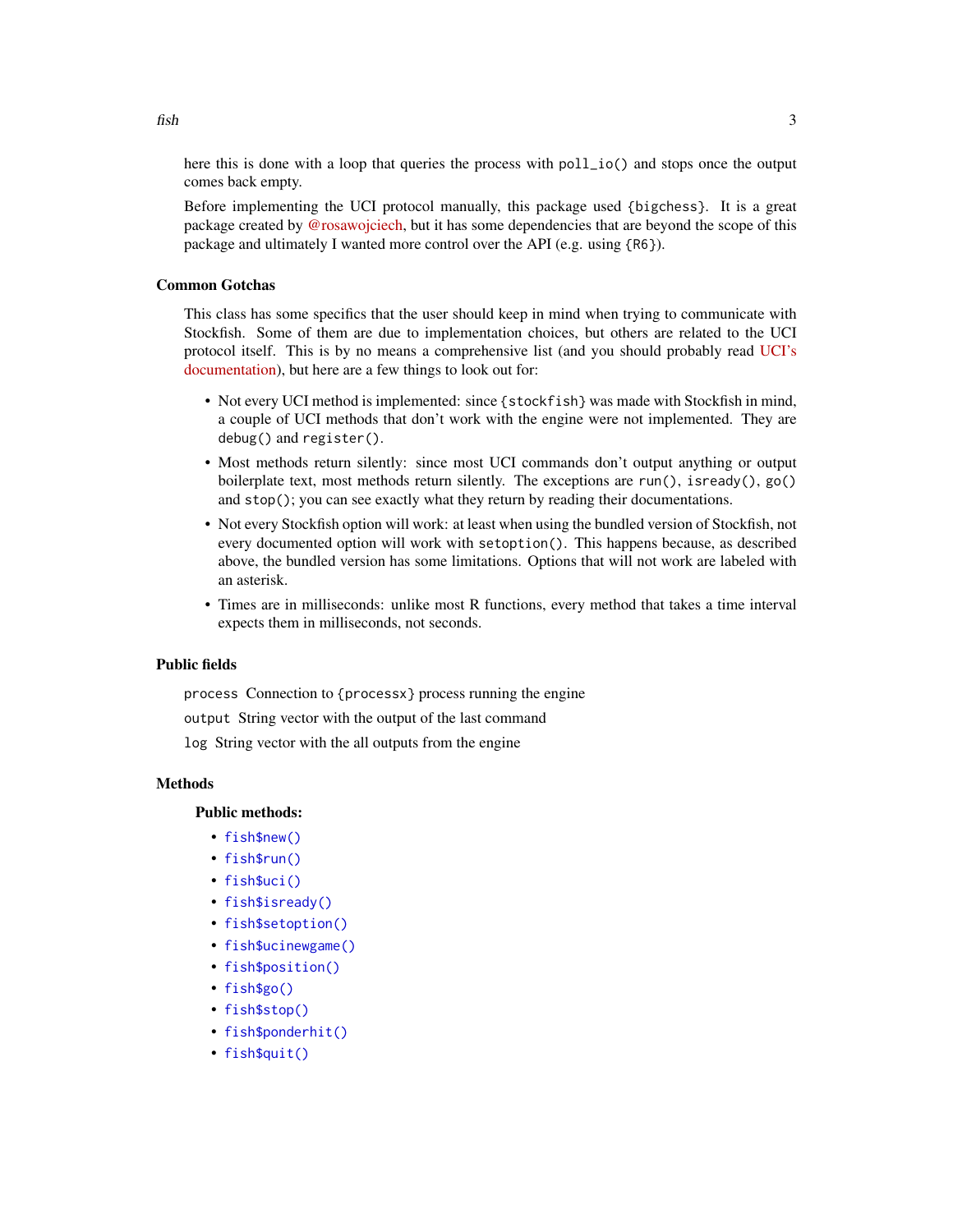- [fish\\$print\(\)](#page-7-3)
- [fish\\$clone\(\)](#page-7-4)

#### <span id="page-3-0"></span>Method new(): Start Stockfish engine

By default, this function uses the included version of Stockfish. If you want to run a more recent version, you can pass its executable as an argument. For more information, see the Bundled Stockfish section of this documentation.

*Usage:*  $fish$new(path = NULL)$ 

*Arguments:*

path Path to Stockfish executable (defaults to bundled version)

#### <span id="page-3-1"></span>Method run(): Send a command to be run on the engine.

Every supported command is documented on the [UCI protocol](http://wbec-ridderkerk.nl/html/UCIProtocol.html) as publicized by Stefan-Meyer Kahlen. Please refrain from sending more than one command per call as the engine can get confused! Also note that commands automatically get a newline (\n) at the end, so there is no need to append that to the string itself.

*Usage:*

fish\$run(command, infinite = FALSE)

*Arguments:*

command A string with the command to run

infinite Whether the command involves go infinite (will make function return instantly as output should only be collected when a stop() command is issued)

*Returns:* A string vector with the output of the command or NULL

<span id="page-3-2"></span>Method uci(): Tell the engine to use the UCI.

"Tell engine to use the uci (universal chess interface), this will be send once as a first command after program boot to tell the engine to switch to uci mode. After receiving the uci command the engine must identify itself with the 'id' command and sent the 'option' commands to tell the GUI which engine settings the engine supports if any. After that the engine should sent 'uciok' to acknowledge the uci mode. If no uciok is sent within a certain time period, the engine task will be killed by the GUI."

*Usage:* fish\$uci()

<span id="page-3-3"></span>Method isready(): Ask if the engine is ready for more commands.

"This is used to synchronize the engine with the GUI. When the GUI has sent a command or multiple commands that can take some time to complete, this command can be used to wait for the engine to be ready again or to ping the engine to find out if it is still alive. E.g. this should be sent after setting the path to the tablebases as this can take some time. This command is also required once before the engine is asked to do any search to wait for the engine to finish initializing. This command must always be answered with 'readyok' and can be sent also when the engine is calculating in which case the engine should also immediately answer with 'readyok' without stopping the search."

*Usage:*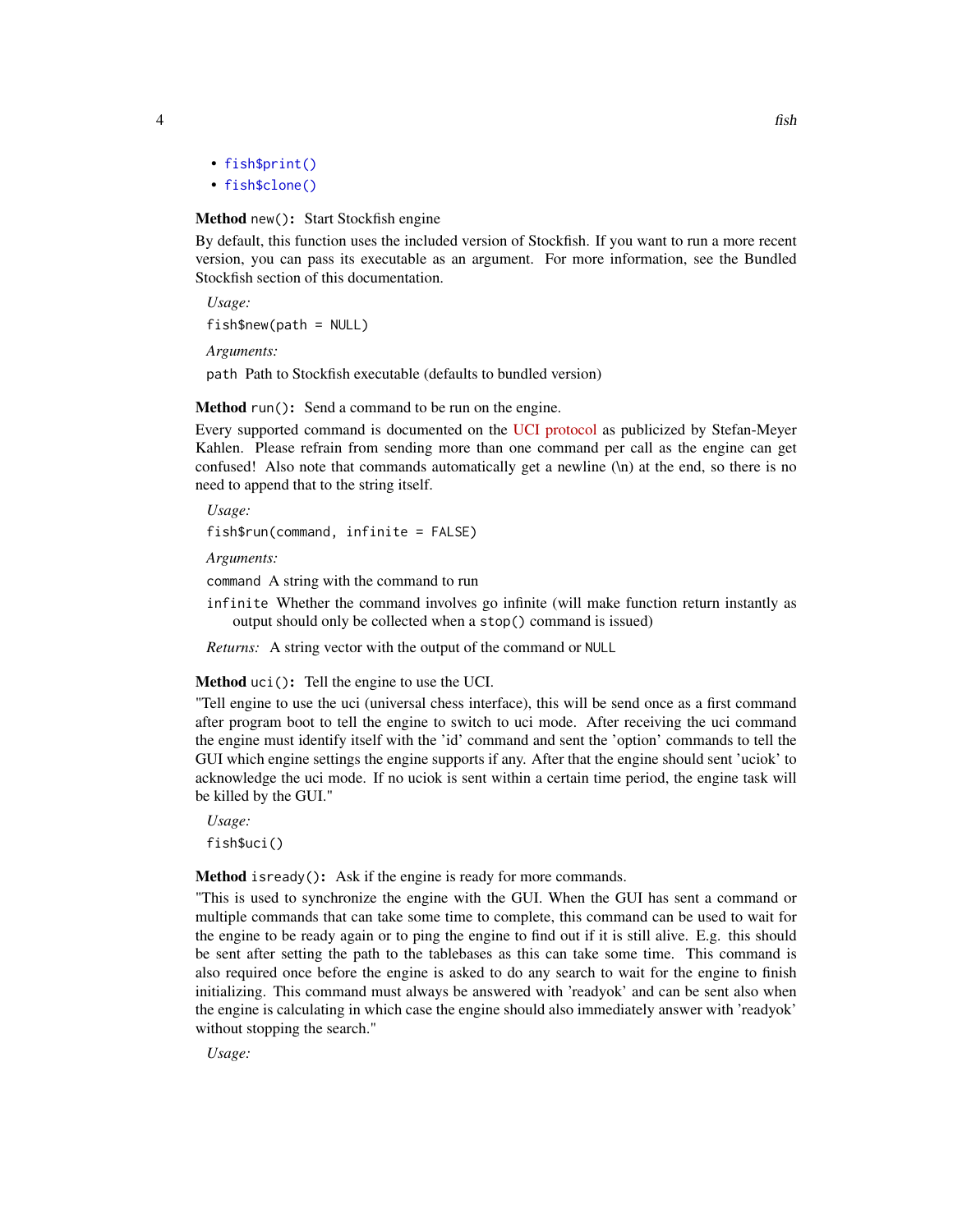fish\$isready()

*Returns:* Boolean indicating whether the output is exactly "readyok"

<span id="page-4-0"></span>Method setoption(): Change the internal parameters of the engine. All currently supported options (according to Stockfish's documentation) are listed below, but note that those marked with an  $*$  will not work with the buldled version:

- Threads: The number of CPU threads used for searching a position. For best performance, set this equal to the number of CPU cores available.
- Hash: The size of the hash table in MB. It is recommended to set Hash after setting Threads.
- Clear Hash: Clear the hash table.
- Ponder: Let Stockfish ponder its next move while the opponent is thinking.
- MultiPV: Output the N best lines (principal variations, PVs) when searching. Leave at 1 for best performance.
- Use NNUE\*: Toggle between the NNUE and classical evaluation functions. If set to "true", the network parameters must be available to load from file (see also EvalFile), if they are not embedded in the binary.
- EvalFile\*: The name of the file of the NNUE evaluation parameters. Depending on the GUI the filename might have to include the full path to the folder/directory that contains the file. Other locations, such as the directory that contains the binary and the working directory, are also searched.
- UCI\_AnalyseMode: An option handled by your GUI.
- UCI\_Chess960: An option handled by your GUI. If true, Stockfish will play Chess960.
- UCI\_ShowWDL: If enabled, show approximate WDL statistics as part of the engine output. These WDL numbers model expected game outcomes for a given evaluation and game ply for engine self-play at fishtest LTC conditions (60+0.6s per game).
- UCI\_LimitStrength: Enable weaker play aiming for an Elo rating as set by UCI\_Elo. This option overrides Skill Level.
- UCI\_Elo: If enabled by UCI\_LimitStrength, aim for an engine strength of the given Elo. This Elo rating has been calibrated at a time control of 60s+0.6s and anchored to CCRL 40/4.
- Skill Level: Lower the Skill Level in order to make Stockfish play weaker (see also UCI\_LimitStrength). Internally, MultiPV is enabled, and with a certain probability depending on the Skill Level a weaker move will be played.
- SyzygyPath: Path to the folders/directories storing the Syzygy tablebase files. Multiple directories are to be separated by ";" on Windows and by ":" on Unix-based operating systems. Do not use spaces around the ";" or ":". Example: C:\tablebases\wdl345;C:\tablebases\wdl6;D:\tablebases\dtz345;D:\ta #nolint It is recommended to store .rtbw files on an SSD. There is no loss in storing the .rtbz files on a regular HDD. It is recommended to verify all md5 checksums of the downloaded tablebase files (md5sum -c checksum.md5) as corruption will lead to engine crashes.
- SyzygyProbeDepth: Minimum remaining search depth for which a position is probed. Set this option to a higher value to probe less aggressively if you experience too much slowdown (in terms of nps) due to tablebase probing.
- Syzygy50MoveRule: Disable to let fifty-move rule draws detected by Syzygy tablebase probes count as wins or losses. This is useful for ICCF correspondence games.
- SyzygyProbeLimit: Limit Syzygy tablebase probing to positions with at most this many pieces left (including kings and pawns).

 $fish$  5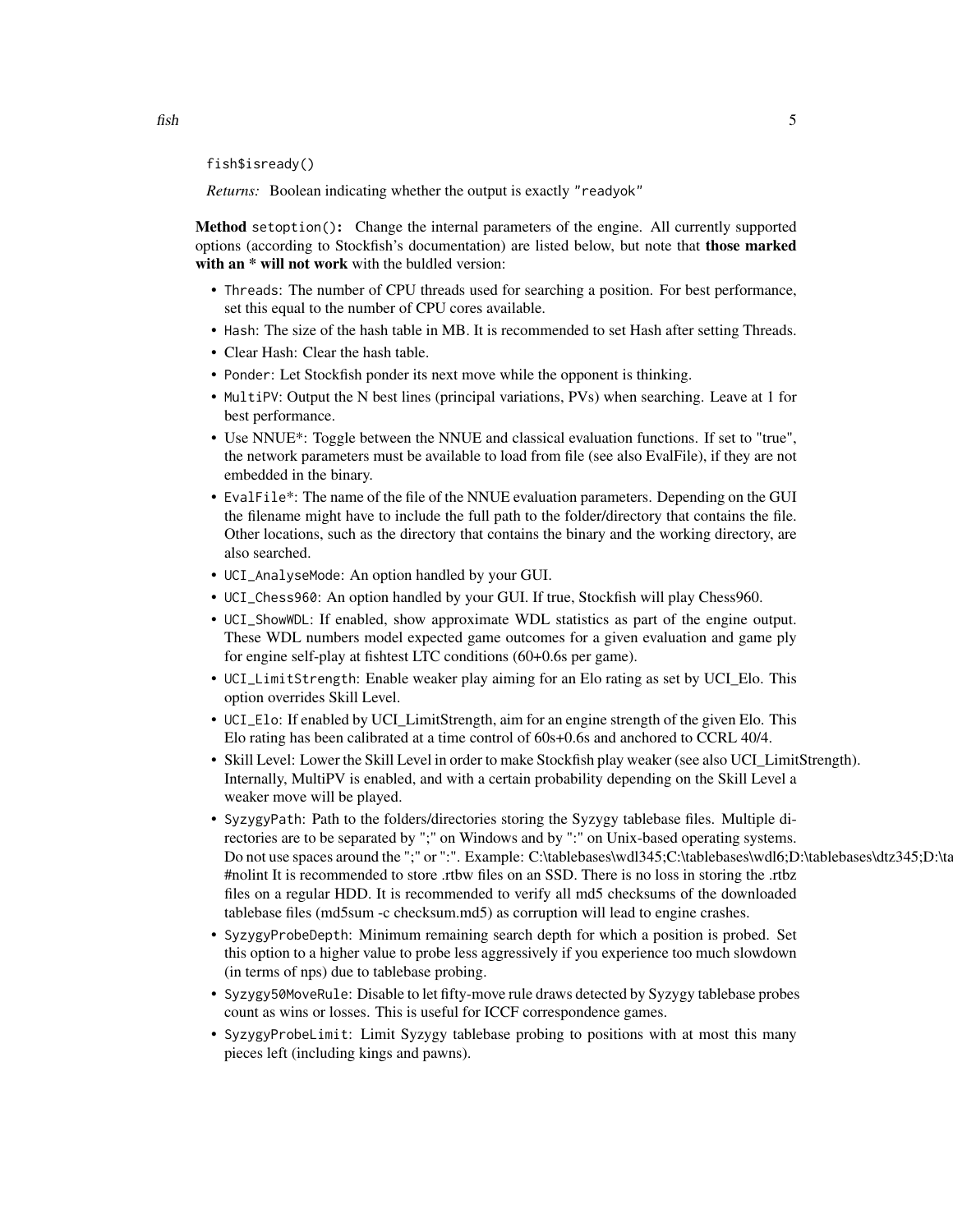- Move Overhead: Assume a time delay of x ms due to network and GUI overheads. This is useful to avoid losses on time in those cases.
- Slow Mover: Lower values will make Stockfish take less time in games, higher values will make it think longer.
- nodestime: Tells the engine to use nodes searched instead of wall time to account for elapsed time. Useful for engine testing.
- Debug Log File: Write all communication to and from the engine into a text file.

"This is sent to the engine when the user wants to change the internal parameters of the engine. For the 'button' type no value is needed. One string will be sent for each parameter and this will only be sent when the engine is waiting. The name of the option in should not be case sensitive and can includes spaces like also the value. The substrings 'value' and 'name' should be avoided in and to allow unambiguous parsing, for example do not use = 'draw value'. Here are some strings for the example below:

- setoption name Nullmove value true\n
- setoption name Selectivity value 3\n
- setoption name Style value Risky\n
- setoption name Clear Hash\n
- setoption name NalimovPath value c:\chess\tb\4;c:\chess\tb\5\n"

*Usage:* fish\$setoption(name, value = NULL)

*Arguments:*

name Name of the option value Value to set (or NULL if option doesn't need a value)

<span id="page-5-0"></span>Method ucinewgame(): Tell the engine that the next search will be from a different game.

"This is sent to the engine when the next search (started with 'position' and 'go') will be from a different game. This can be a new game the engine should play or a new game it should analyse but also the next position from a testsuite with positions only. If the GUI hasn't sent a 'ucinewgame' before the first 'position' command, the engine shouldn't expect any further ucinewgame commands as the GUI is probably not supporting the ucinewgame command. So the engine should not rely on this command even though all new GUIs should support it. As the engine's reaction to 'ucinewgame' can take some time the GUI should always send 'isready' after ucinewgame to wait for the engine to finish its operation."

*Usage:*

fish\$ucinewgame()

<span id="page-5-1"></span>Method position(): Set up the position on the internal board. When passing a sequence of moves, use long algebraic notation (LAN) as described in the UCI Protocol section of this documentation.

"Set up the position described in fenstring on the internal board and play the moves on the internal chess board. if the game was played from the start position the string 'startpos' will be sent. Note: no 'new' command is needed. However, if this position is from a different game than the last position sent to the engine, the GUI should have sent a 'ucinewgame' inbetween."

*Usage:*

```
fish$position(position = NULL, type = c("fen", "startpos"))
```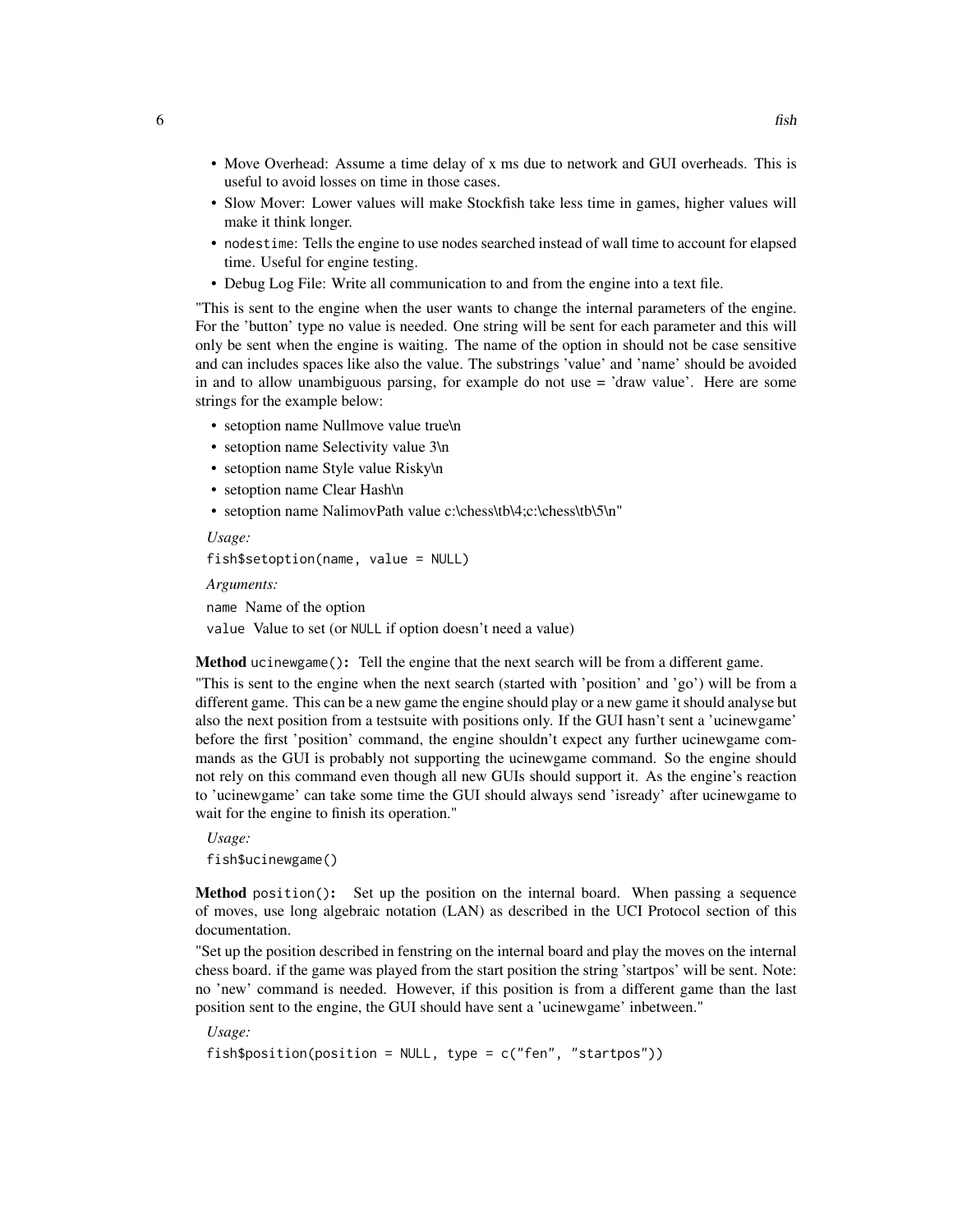#### *Arguments:*

position String with position (either a FEN or a sequence of moves separated by spaces) type Either "fen" or "startpos", respectively

#### <span id="page-6-0"></span>Method go(): Start calculating on the current position.

"Start calculating on the current position set up with the 'position' command. There are a number of commands that can follow this command, all will be sent in the same string. If one command is not send its value should be interpreted as it would not influence the search.

- searchmoves: restrict search to this moves only. Example: after 'position startpos' and 'go infinite searchmoves e2e4 d2d4' the engine should only search the two moves e2e4 and d2d4 in the initial position.
- ponder: start searching in pondering mode. Do not exit the search in ponder mode, even if it's mate! This means that the last move sent in the position string is the ponder move. The engine can do what it wants to do, but after a 'ponderhit' command it should execute the suggested move to ponder on. This means that the ponder move sent by the GUI can be interpreted as a recommendation about which move to ponder. However, if the engine decides to ponder on a different move, it should not display any mainlines as they are likely to be misinterpreted by the GUI because the GUI expects the engine to ponder on the suggested move.
- wtime: white has x msec left on the clock.
- btime: black has x msec left on the clock.
- winc: white increment per move in mseconds if  $x > 0$ .
- binc: black increment per move in mseconds if  $x > 0$ .
- movestogo: there are x moves to the next time control, this will only be sent if  $x > 0$ , if you don't get this and get the wtime and btime it's sudden death.
- depth: search x plies only.
- nodes: search x nodes only.
- mate: search for a mate in x moves.
- movetime: search exactly x mseconds.
- infinite: search until the 'stop' command. Do not exit the search without being told so in this mode!"

#### *Usage:*

```
fish$go(
  searchmoves = NULL,
  ponder = NULL,
 wtime = NULL,
 btime = NULL,
 winc = NULL,binc = NULL,
 movestogo = NULL,
 depth = NULL,nodes = NULL,
 mate = NULL,
 move time = NULL,infinite = FALSE
)
```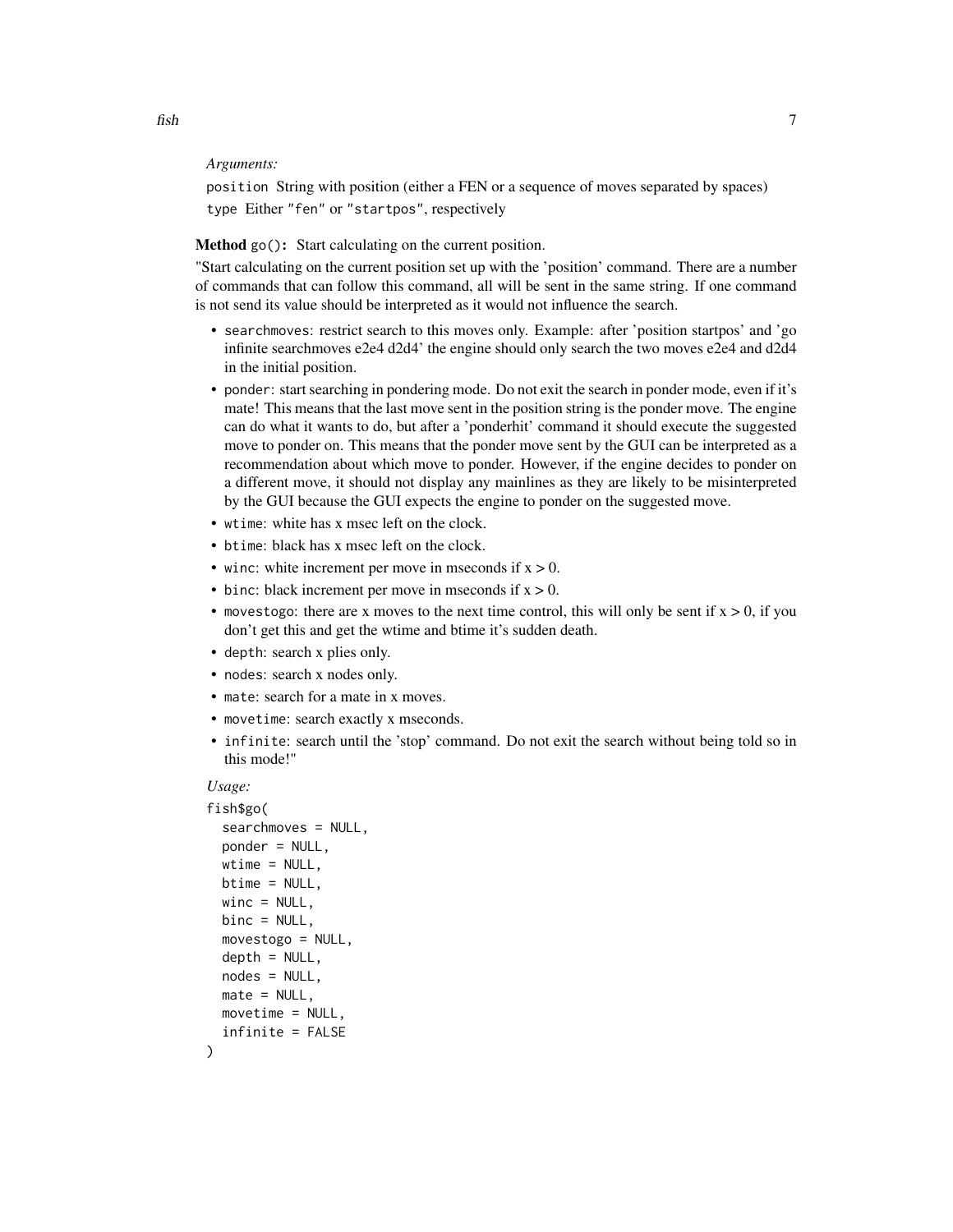*Arguments:*

searchmoves A string with the only moves (separated by spaces) that should be searched ponder Pondering move (see UCI documentation for more information) wtime Time (in ms) white has left on the clock (if movestogo is not set, it's sudden death) btime Time (in ms) black has left on the clock (if movestogo is not set, it's sudden death) winc White increment (in ms) per move if wtime  $> 0$ binc Black increment (in ms) per move if btime > 0 movestogo Number of moves to the next time control depth Maximum number of plies to search nodes Maximum number of nodes to search mate Search for a mate in this number of moves movetime Time (in ms) allowed for searching infinite Whether to only stop searching when a stop() command is issued (makes function return instantly without any output)

*Returns:* A string with result of the search or NULL if infinite == TRUE

<span id="page-7-0"></span>Method stop(): Stop calculating as soon as possible.

"Stop calculating as soon as possible, don't forget the 'bestmove' and possibly the 'ponder' token when finishing the search."

*Usage:* fish\$stop() *Returns:* A string with the result of search or NULL if there was no search underway

<span id="page-7-1"></span>Method ponderhit(): Tell the engine that the user has played the expected move.

"The user has played the expected move. This will be sent if the engine was told to ponder on the same move the user has played. The engine should continue searching but switch from pondering to normal search."

*Usage:* fish\$ponderhit()

<span id="page-7-2"></span>Method quit(): Kill the engine

"Quit the program as soon as possible."

*Usage:* fish\$quit()

<span id="page-7-3"></span>Method print(): Print information about engine process.

*Usage:* fish\$print(...) *Arguments:* ... Arguments passed on to print()

<span id="page-7-4"></span>Method clone(): The objects of this class are cloneable with this method.

*Usage:* fish\$clone(deep = FALSE) *Arguments:*

deep Whether to make a deep clone.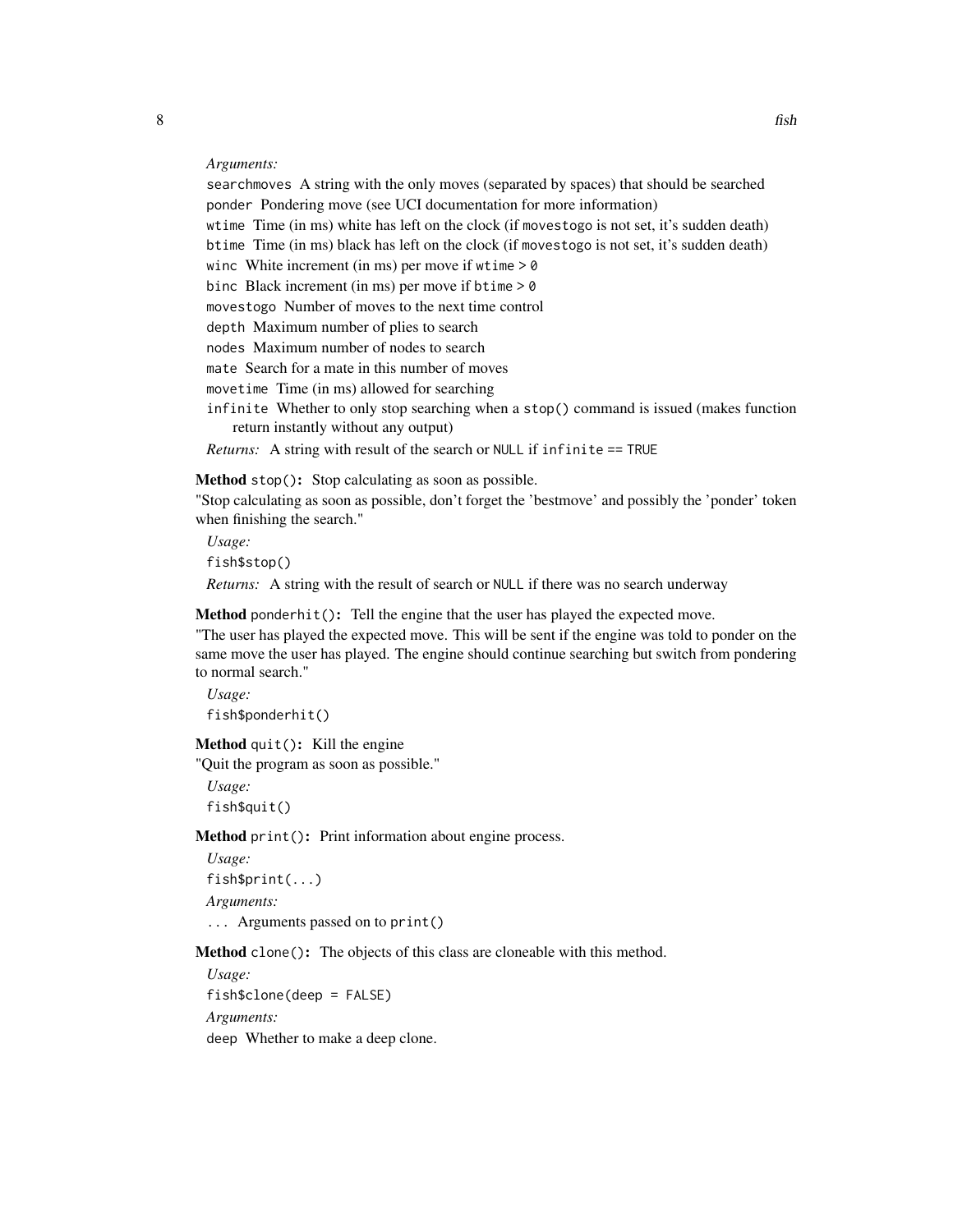#### <span id="page-8-0"></span>Description

This package comes bundled with Stockfish, an open source, powerful UCI chess engine. For more information about what Stockfish is, see the full documentation of this package by running ?fish.

#### Usage

fish\_find()